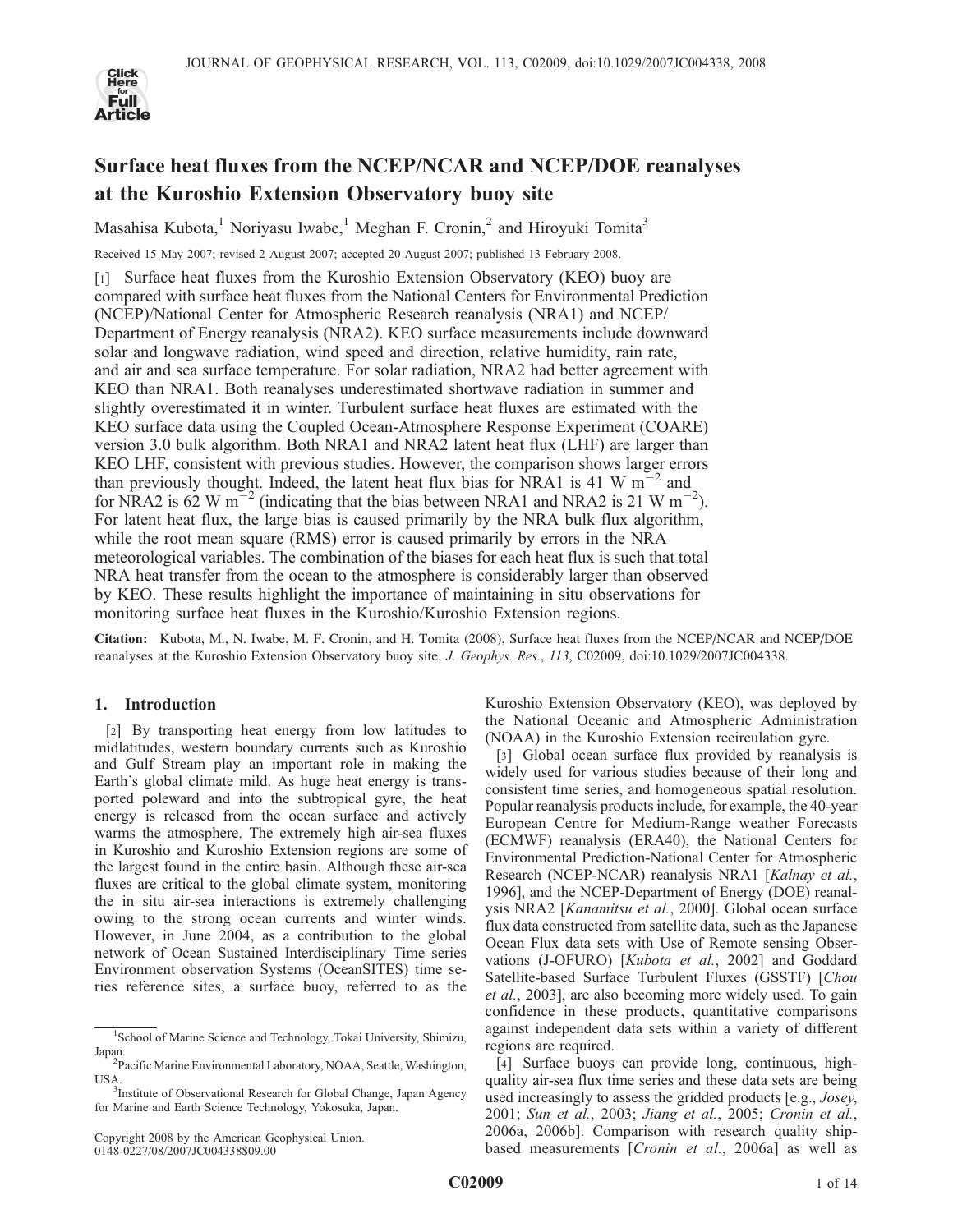shore-based studies [*Payne et al.*, 2002] indicate that buoy turbulent heat fluxes have an accuracy of approximately  $10 \text{ W m}^{-2}$  and the radiative fluxes have a similar accuracy. Using Woods Hole Oceanographic Institution research buoy measurements made during the Subduction Experiment in the Northeast Atlantic, Josey [2001] assessed the accuracy of surface heat flux from ERA and NRA1. He reported that both reanalyses persistently underestimate the ocean heat gain in this region owing to a combination of underestimated shortwave gain and overestimated latent heat loss. Similar results were found by Sun et al. [2003] using a more extensive Atlantic buoy data set that included not only the Subduction Experiment buoys, but also the PIRATA buoys in the tropical Atlantic, and buoys in the western north Atlantic. As was found by Moore and Renfrew [2002], Sun et al. [2003] found that the systematic overestimation of the turbulent heat fluxes in the numerical weather prediction products (NWPs) depend upon the regions and upon the bulk flux algorithm. In particular, the NWP fluxes changed significantly when the TOGA COARE flux algorithm was used to recalculate the fluxes.

[5] In the North Pacific there are very few surface moorings. Using monthly-mean objective analysis data (University of Wisconsin –Milwaukee (UWM) Comprehensive Ocean-Atmosphere Data Set (COADS) [da Silva et al., 1994]), Moore and Renfrew [2002] assessed NRA1 and ERA15 surface turbulent heat flux over the western boundary currents of the North Atlantic and North Pacific Oceans. They found NRA1 surface turbulent heat flux contain significant systematic errors in these regions, with somewhat poorer agreement in the Kuroshio region than in the Gulf Stream region. Moore and Renfrew [2002] pointed out that the errors are associated with shortcomings in the bulk flux algorithm employed and presented a more appropriate bulk flux algorithm. *Qiu et al.* [2004] analyzed decadal-long surface meteorological measurements from a Japan Meteorological Agency buoy at  $29^{\circ}$ N,  $135^{\circ}$ E to elucidate the surface air-sea flux forcing in the western North Pacific Ocean. They also carried out a comparison between the heat fluxes estimated using the buoy measurements and those from NRA1 and pointed out that the daily NRA1 product overestimates both the incoming solar radiation at sea surface and the turbulent heat flux amplitude associated with the individual weather events, although the NRA1 product captures the timing and relative strength of the synoptic-scale net heat flux forcing very well.

[6] In June 2004, the KEO buoy was deployed in the Kuroshio Extension recirculation gyre at  $144.6^{\circ}$ E,  $32.4^{\circ}$ N to monitor air-sea heat, moisture and momentum fluxes, and upper ocean temperature and salinity. In early November 2005, midway through the second deployment year, the KEO buoy broke away from its anchor and had to be recovered. The KEO was not redeployed again until May 2006. The purpose of this paper is to use data from the first deployment year of the KEO surface buoy to assess the NRA1 and NRA2 heat fluxes in the Kuroshio Extension recirculation gyre. Because the ERA-40 ends in August 2002 (before the KEO buoy was deployed), we cannot use the KEO data to assess ERA-40. Likewise, assessment of the J-OFURO product and other products will be postponed until these products are updated and have more overlap with

the KEO time series. The assessment demonstrates the importance of the monitoring observation by the KEO buoy.

## 2. Data

[7] The KEO buoy is essentially an enhanced Tropical Atmosphere and Ocean (TAO) buoy [e.g., McPhaden et al., 1998; Cronin et al., 2006a] modified for the severe conditions of the Kuroshio Extension region. In particular, in order to measure and survive the strong winds in this region, wind velocity at 4 m height was measured with a Väisälä Ultrasonic WS425 during the first deployment (June 2004 to May 2005) and a Gill WindSonic anemometer during the second deployment (June 2005 to November 2005). According to manufacture specifications, the Väisälä wind sensor has  $0.1 \text{ m s}^{-1}$  resolution and an accuracy of  $\pm 0.135$  m s<sup>-1</sup> or 3%. The Gill wind sensor has a 0.01 m s<sup>-1</sup> resolution and  $\pm 2\%$  accuracy. Winds are sampled at 2-hz and averaged for 2 minutes every 10 minutes at 4-m altitude. All other sensors were similar to those described by Cronin et al. [2006a]. In particular, in addition to winds, the KEO buoy measured solar and longwave radiation at 2-minute intervals, rain rate at 1-minute intervals at 3.5-m altitude, and air temperature, relative humidity, and surface and subsurface temperature and salinity at 10-minute intervals at 3-m altitude. Beginning in May 2005, KEO buoy monitored upper ocean currents at 5-, 15- and 35-m depth, although unfortunately, the 5-m depth current meter failed after less than one month. Details of all sensor specifications and sampling strategies can be found on the KEO webpage: http://www.pmel.noaa.gov/keo/.

[8] Latent heat flux (LHF) and sensible heat flux (SHF) were computed from the high-resolution (10 minute) SST and surface meteorological measurements using the Coupled Ocean-Atmosphere Response Experiment (COARE) bulk algorithm (Version 3.0) [Fairall et al., 2003]. Height correction is applied to bulk parameters observed by KEO buoy. The algorithm's optional warm layer and cool skin temperature corrections were applied to the bulk SST for computation of the fluxes. The algorithm requires winds to be referenced to the surface currents. Because the KEO mooring current meter records are significantly shorter than the study period, following Cronin et al. [2006a], we referenced the winds to surface currents using the satellite-derived 15-m current data from the Ocean Surface Current Analyses-Real Time (OSCAR). OSCAR currents are a combination of Ekman and geostrophic currents based on QuikSCAT winds, and TOPEX/Poseidon sea level height measurements [Bonjean and Lagerloef, 2002]. The average difference and RMS difference with the KEO 15-m currents were 0.10 m/s and 0.27 m/s, respectively. Because the shear measured between 15 m and the short 5-m record averaged  $0.02 \text{ m s}^{-1}$  and had an RMS of 0.04 m s<sup>-1</sup>, we can consider the 15-m current speeds to be surface currents.

[9] Net solar radiation (SWR) was computed by reducing the measured downward solar radiation (DSWR) by a factor of  $(a - 1)$ , where a, the albedo at the ocean surface, is set as International Satellite Cloud Climatology Project (ISCCP) climatological monthly mean values (http://isccp.giss.nasa. gov/projects/browse\_fc.html). The albedo varies from 0.06 in summer to more than 0.1 in winter. Upward longwave radiation was estimated from the fourth power of the sea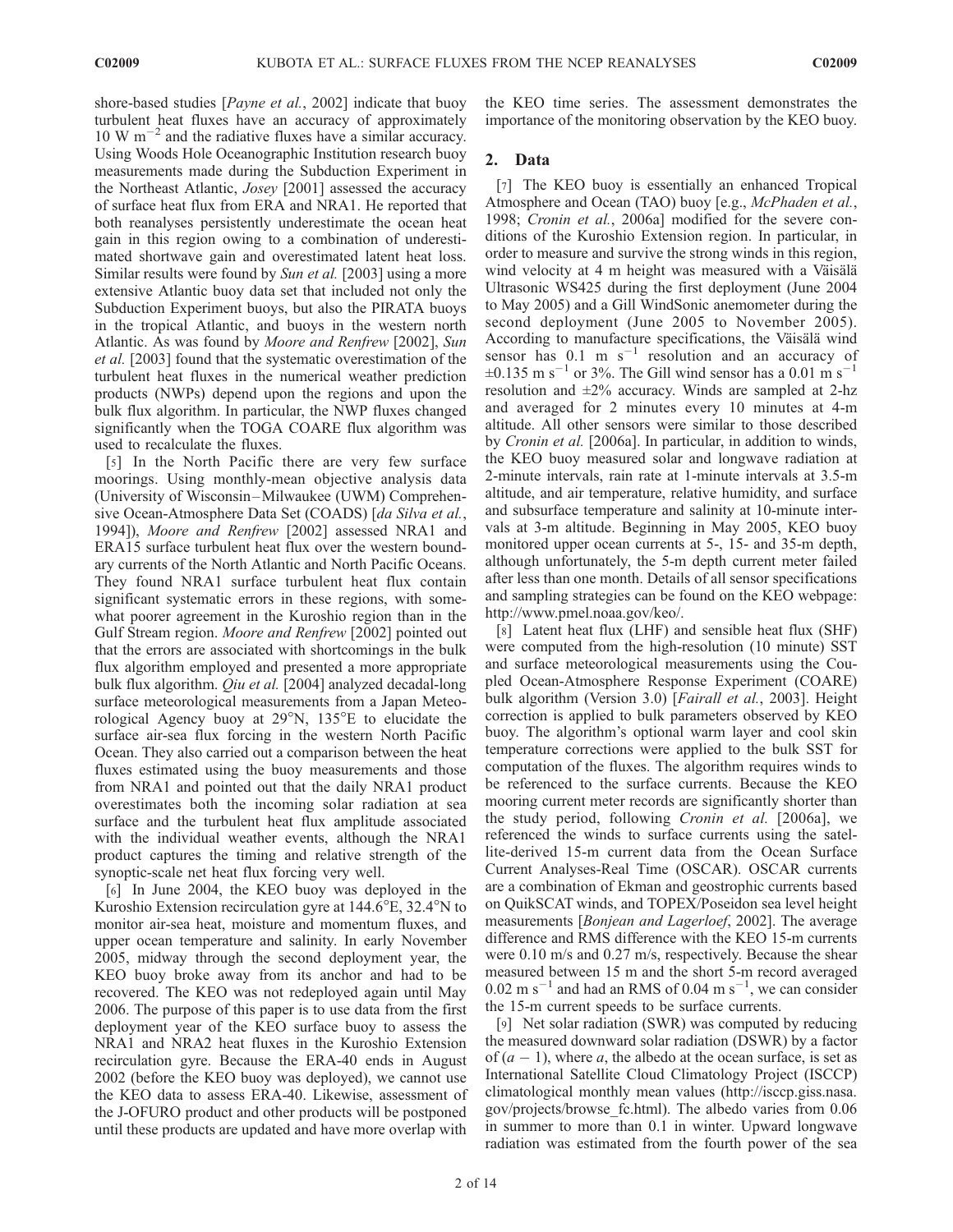|                |             | W               | Ts              | Ta                | RH           | All    | All (daily mean) |
|----------------|-------------|-----------------|-----------------|-------------------|--------------|--------|------------------|
| Assumed Error  | <b>RMS</b>  | $\pm 0.135$ m/s | $\pm 0.018$ °C  | $\pm 0.2$ °C      | $\pm 2.7\%$  |        |                  |
|                | Random      | $\pm 0.135$ m/s | $\pm 0.0153$ °C | $\pm 0.198$ °C    | $\pm 2.49\%$ |        |                  |
|                | <b>Bias</b> | $0 \text{ m/s}$ | $0.0095$ °C     | $0.025^{\circ}$ C | 1.04%        |        |                  |
| LHF W $m^{-2}$ | Random      | 2.7             | 0.6             | 5.9               | 13.9         | 15.4   | 2.3              |
|                | <b>Bias</b> |                 | 0.3             | $-0.7$            | $-5.2$       | $-5.5$ | $-5.5$           |
| SHF W $m^{-2}$ | Random      | 0.6             | 0.2             | 2.7               |              | 2.8    | 0.3              |
|                | <b>Bias</b> |                 | 0.1             | $-0.3$            |              | $-0.2$ | $-0.2$           |

Table 1. Results of Error Analysis for Measurement Errors<sup>a</sup>

<sup>a</sup>A positive bias between the postcalibration and precalibration indicates that the value based upon the precalibration only may be biased low.

surface temperature  $(T_s)$  in units Kelvin, scaled by Stefan-Boltzman constant ( $\sigma$ ) and the emissivity at the ocean surface ( $\varepsilon$ ). Following *Konda et al.* [1994], we use an emissivity of 0.984. Net longwave radiation (LWR) was computed as the difference between the estimated upward longwave radiation (ULWR) and the measured downward longwave radiation (DLWR), reduced by the emissivity at the ocean surface. Our sign convention for vertical heat fluxes is that a positive value represents heat loss by the ocean and gained by the atmosphere. Thus the total heat flux (THF) out of the ocean can be represented as

$$
THF = (a - 1)DSWR + \varepsilon(\sigma T_s^4 - DLWR) + LHF + SHF, (1)
$$

where the first term on the RHS is the net solar radiation out of the surface (SWR), the second term is the net longwave radiation out of the surface (LWR), and LHF and SHF are the latent and sensible heat losses.

[10] NRA1 and 2 provide all relevant heat flux components and bulk physical variables. However, the various outputs are not uniformly reliable. The reliability is indicated by a classification flag from A to D. For example, flag ''A'' means that the analysis is based strongly on observed data, while flag ''C'' means that the analysis is based on the model alone. All surface heat fluxes analyzed in this study are flagged as C. On the other hand, most physical (meteorological) variables used for estimation of turbulent heat fluxes, such as wind speeds, specific humidity, and air temperature are flagged as A and B [Kalnay et al., 1996]. It should be noted that NRA fluxes are provided as 6-hour average data, while NRA meteorological variables are 6-hour interval data (http:// www.cdc.noaa.gov/cdc/data.ncep.reanalysis.surfaceflux.html). In particular, the 6-hour flux averages are for the 6 hours following the reference time, while the NRA meteorological variables are forecasted snapshots, valid 6 hours after the reference time. Also it should be noted that the time interval of the original data used for estimation of 6-hour average fluxes is 30 minutes. Spatial resolution for those products is  $2.5^{\circ} \times 2.5^{\circ}$ . Daily-averages of each flux were computed from the 4-times-per day analyses. NRA data, with T62 spatial resolution (about 210 km), are linearly interpolated to the location of the KEO buoy using the four grid points surrounding the KEO buoy.

[11] Finally, we investigate the KEO measurement accuracy in this section. The results are given in Table 1. We assume the bias and the random error for wind speed, sea surface temperature, atmospheric temperature and relative humidity to be values shown in Table 1. RMS error includes bias and random error  $(RMS error)^2 = bias^2 +$ 

 $($ random error $)^2$ . With the exception of wind, these error estimates are based upon the RMS of the pre- and postcalibration trends of TAO sensors [Lake et al., 2003; Freitag et al., 2005; Cronin et al., 2006a]. Our treatment of the mean trend as a bias will likely overestimate the bias error. The wind speed error is assumed to be the manufacture specified accuracy. Here we assume wind speed error to be random error only, 0.135 m/s. After adding the error value to the observed state variable value, we estimate the impact of each parameter on the error statistics of LHF and SHF. Also we estimate the error statistics for the case of adding the error values for all parameters at the same time. It should be noted that there will be cancellation of errors. As shown in Table 1, measurement error of relative humidity has the largest impact on LHF error, and accounts for most of the total error. The total error for the instantaneous (i.e., 10 minute) LHF is estimated to be  $\sim$ 16 W m<sup>-2</sup>. The portion of this error that is random can be reduced through averaging. Thus for daily-averaged LHF, the total error is estimated to be  $\sim$  6 W m<sup>-2</sup>. It should be noted that Cronin et al. [2006a] treated the RMS error as a bias and therefore should be compared to the 10-minute (instantaneous) total error estimated here. As expected, the total error is larger in the KEO region than in the tropics owing to the stronger winds. For sensible heat flux, the measurement error of atmospheric temperature is most significant. As shown in Table 1, the total error for SHF is estimated to be 3 W  $\rm m^{-2}$ .

## 3. Comparison of Heat Flux Data

## 3.1. Shortwave Radiation Flux (SWR)

[12] The daily-mean net shortwave radiation flux observed by the KEO buoy and the differences between the KEO and reanalysis fluxes are shown in Figure 1, with positive values indicating a heat transfer from the ocean to the atmosphere. Shortwave radiation shows remarkable seasonal variability, both in its absolute value and its synoptic variability. The maximum absolute value is about  $350$  W m<sup>-2</sup> in summer and 125 W m<sup>-2</sup> in winter, while the minimum value is about 25 W  $m^{-2}$  in both winter and summer. The strong decreases in shortwave radiation, seen intermittently from summer to autumn in 2004, are associated with typhoon passages. As shown in the NRA and KEO difference plot (Figure 1), the reanalyses consistently underestimate the amplitude of these events, reflecting the present capability of typhoon prediction with these numerical weather prediction models.

[13] *Oiu et al.* [2004] found that NRA1 shortwave radiation was larger than observed by a Japan Meteorological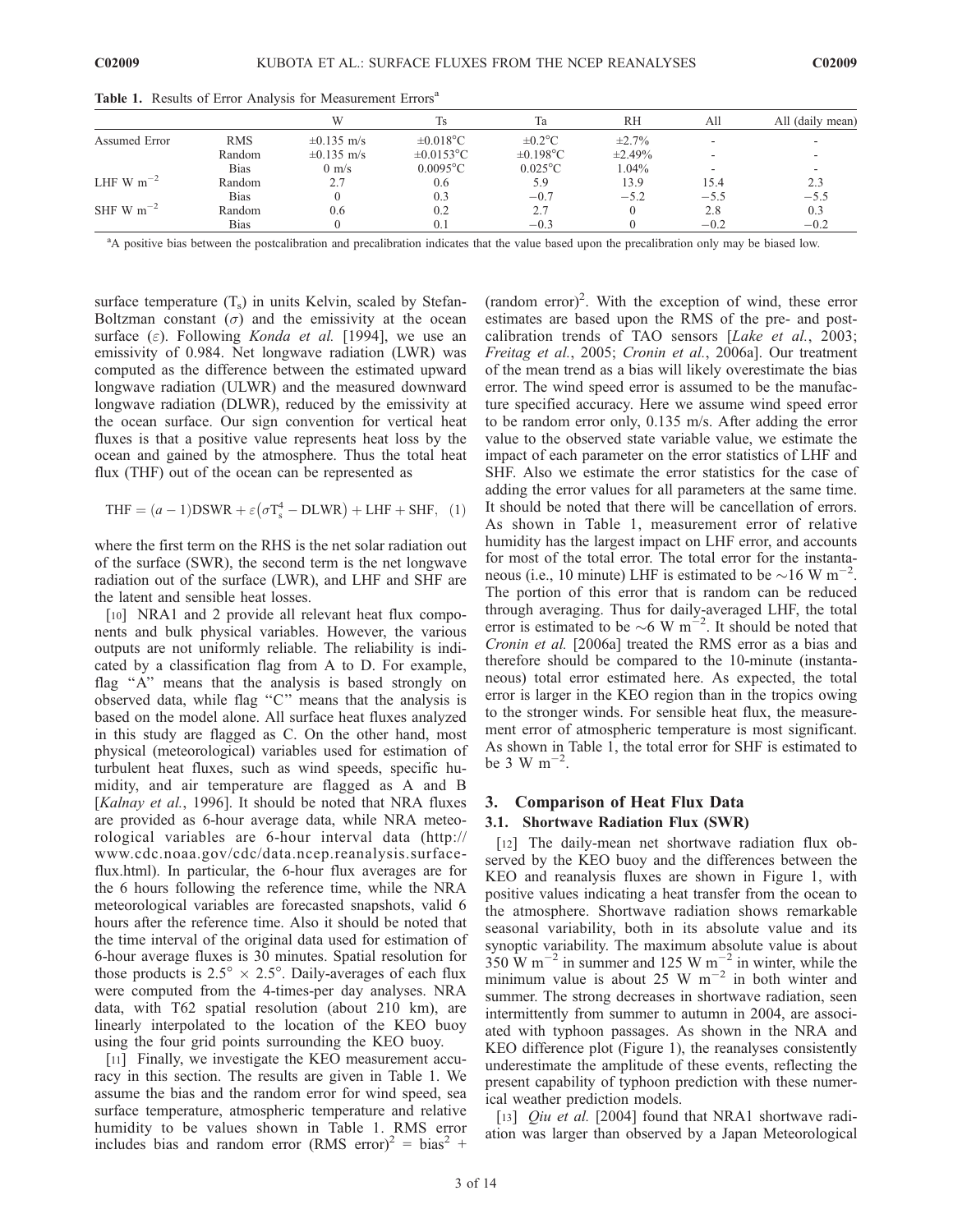

Figure 1. Daily averaged time series of the net solar radiation (SWR) and the differences between KEO and NRA. Positive differences indicate that the amplitude of reanalysis underestimates that of KEO.

Agency buoy at  $29^{\circ}$ N, 135 $^{\circ}$ E. In contrast, our results show that the NRA shortwave radiation was slightly overestimate from winter to spring, and was underestimated from summer to fall, particularly in 2005. The underestimation in summer leads to overestimation of heat flux from the ocean to the atmosphere. Overall, the NRA1 and NRA2 net shortwave radiation (SWR) RMS error is large, 48 and 38 W  $\text{m}^{-2}$ , but the bias is relatively small,  $-1$  and 5 W m<sup>-2</sup>, respectively (Tables 2a and 2b).

[14] Figure 2 shows time variation of the differences of upward shortwave radiation (USWR), and albedo for NRA1, NRA2 and the ISCCP climatological monthly mean values used in this study. The albedo for NRA1 and NRA2 was derived as the ratio of the USWR to the downward shortwave radiation (DSWR) in reanalysis. Interestingly, the albedo is quite different for each product. Although NRA1 albedo is extremely large compared with other products as described in the URL (http://www.cpc.ncep.noaa.gov/products/wesley/reanalysis2/kana/reanl2-1.htm), it reproduces the seasonal variability of the ISCCP albedo. On the other hand, NRA2 albedo has a mean value similar to the ISCCP albedo, but does not reproduce the seasonal variability. Consequently, as shown in Table 3a, differences in the upward SWR between NRA1 and KEO are considerably larger than those between NRA2 and KEO. However, since the NRA1 overestimates both upward and downward SWR by almost the same amount, the net SWR bias for NRA1 is small (Table 2a).

[15] Both NRA1 and NRA2 have considerable RMS error for DSWR (i.e.,  $40-50$  W m<sup>-2</sup>), due to errors in the total cloud content (TCC). Since the KEO buoy does not directly observe TCC, we only compare TCC of NRA1 and NRA2 in Figure 3. Low-frequency variation of TCC are highlighted using a 30-day running mean. As shown in Figure 3b, in winter NRA2 TCC is significantly larger than NRA1 TCC and contributes to the large difference in the bias for downward SWR between NRA1 and NRA2 shown in Table 3a.

#### 3.2. Longwave Radiation Flux (LWR)

[16] Figure 4 shows time variation of the daily-mean net longwave radiation (LWR) observed by KEO and the differences between KEO and reanalysis fluxes. KEO LWR data are missing in June of 2005 owing to a data gap in DLWR. LWR shows weak seasonal variability, being relatively large in winter and small in summer. In particular, for a short period in July 2005, DLWR was extremely large, causing the net longwave radiation to become negative. Although the shortwave radiation also exhibited a large reduction during this period, the validity of such an extreme event is uncertain. Outside of this event, during summer, the differences between the NRA and KEO LWR are relatively small. On the other hand, during winter, net LWR is overestimated by NRA1 and strongly underestimated by NRA2 in comparison to KEO values. As shown in Table 3b and Figure 5, the errors in net longwave radiation are primarily due to errors in the downward longwave radiation. NRA2 DLWR shows an overestimation in winter of  $30-40$  W m<sup>-2</sup>, not found for NRA1. The difference between NRA1 and NRA2 is expected to be related to NRA2 TCC errors which appear to be large during this period (Figure 3). The agreement about the

Table 2a. Statistics for Each Surface Flux Component for NRA1

| NR A 1           | SWR               | LWR  | LHF  | SHF  | THF  |
|------------------|-------------------|------|------|------|------|
| Correlation      | 0.80              | 0.79 | 0.92 | 0.93 | 0.93 |
| <b>RMS</b> Error | 48                | 15   | 48   | 20   | 77   |
| <b>Bias</b>      | $\qquad \qquad -$ |      | 38   | Q    | 49   |

Table 2b. Statistics for Each Surface Flux Component for NRA2

| NR A2       | SWR  | I WR | LHF. | <b>SHF</b> | THF  |
|-------------|------|------|------|------------|------|
| Correlation | 0.88 | 0.78 | 0.91 | 0.94       | 0.94 |
| RMS Error   | 38   | 15   | 62   | 23         | 85   |
| Bias        |      | — ჩ  | 60   |            |      |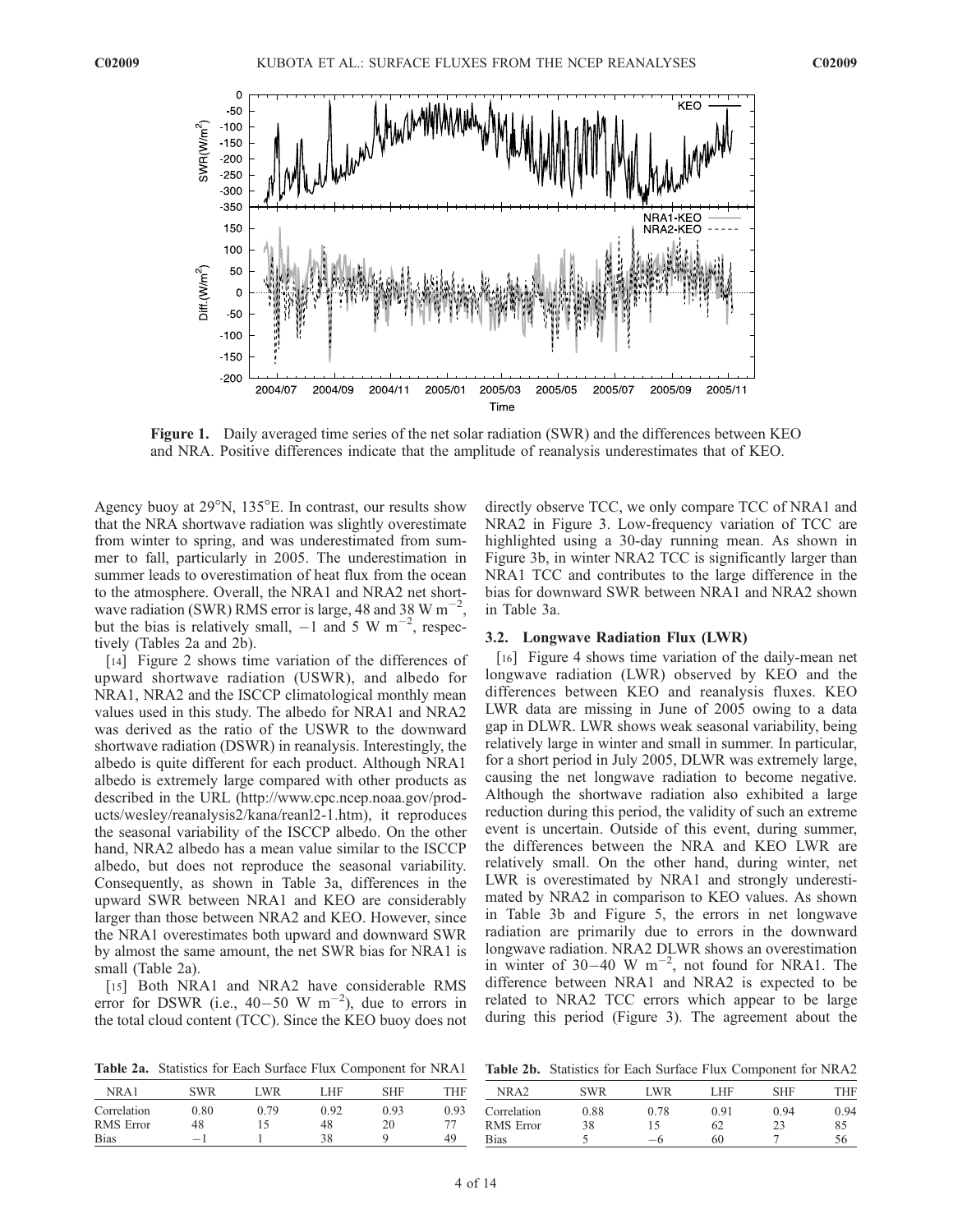

Figure 2. (a) Daily averaged time series of the differences between KEO and NRA. (b) Time variation of albedo.

upward longwave radiation (ULWR) in Table 3b indicates relative agreement in SST.

#### 3.3. Turbulent Heat Fluxes

[17] Time variation of KEO turbulent heat flux is shown in Figure 6. Since we include warm layer and cool skin effects in the estimation of LHF and SHF, and these skin temperature corrections require downward LWR, LHF and SHF are not estimated in June of 2005. Both latent and sensible heat fluxes have extremely large seasonal variations, with large fluxes in winter and small fluxes in summer, as expected. LHF is nearly always larger than SHF and reached more than 400 W  $\text{m}^{-2}$  in winter. SHF however is not insignificant. In winter, SHF is sometimes more than 100 W  $\text{m}^{-2}$ .

[18] Both reanalyses overestimated latent heat flux in comparison to KEO, with the overestimation being larger for NRA2 than for NRA1 (Tables 2a and 2b and Figure 6). The LHF bias is 39 W m<sup>-2</sup> for NRA1 and 61 W m<sup>-2</sup> for NRA2, respectively. The RMS error is also larger for NRA2 than for NRA1. Both reanalyses however show several large spike differences, 200-300 W m<sup>-2</sup>, in comparison to KEO LHF during summer and autumn, related to typhoon passages.

[19] There are various possible causes for the difference between KEO and NRA heat fluxes. One cited cause is the use of different flux algorithms for estimating the turbulent heat fluxes. For example, *Brunke and Zeng* [2002] compared eight bulk algorithms and showed significant differences in estimated fluxes due to various differences in the algorithms. To test this hypothesis, we calculated turbulent heat fluxes from NRA meteorological variables using the same bulk algorithm used for computing the KEO turbulent heat fluxes, i.e., the COARE3.0 bulk algorithm. We will refer to the resulting fluxes by COARE3.0 as NRA1C or NRA2C.

[20] Comparing the scatterplots between KEO and NRA1C LHF (Figure 7a) and KEO and NRA1 LHF (Figure 7b), it is clear that using COARE3.0 reduces LHF and the NRA biases (Table 4a), although the reduction in the NRA1C appears to be too great for LHF values above 200 W  $\text{m}^{-2}$ . Comparing Table 4a with Tables 2a and 2b, we see that the NRA1 LHF RMS error is not largely reduced, while the NRA2 RMS error has a large reduction (from 62 W m<sup>-2</sup> to 43 W m<sup>-2</sup>). For SHF, NRAC shows a reduction in bias and RMS error (Tables 2a, 2b,

Table 3a. Comparison Results Between NRA1, and NRA2, and KEO, for Upward Shortwave Radiation and Downward Shortwave Radiation<sup>a</sup>

|                  | USWR, W $m^{-2}$ |                  | DSWR, W $m^{-2}$ |                  |
|------------------|------------------|------------------|------------------|------------------|
|                  | NR A 1           | NRA <sub>2</sub> | NR A1            | NRA <sub>2</sub> |
| Correlation      | 0.65             | 0.73             | 0.80             | 0.88             |
| <b>RMS</b> Error |                  |                  | 52               | 41               |
| <b>Bias</b>      |                  | — I              |                  |                  |

a Upward shortwave radiation, USWR; downward shortwave radiation, DSWR.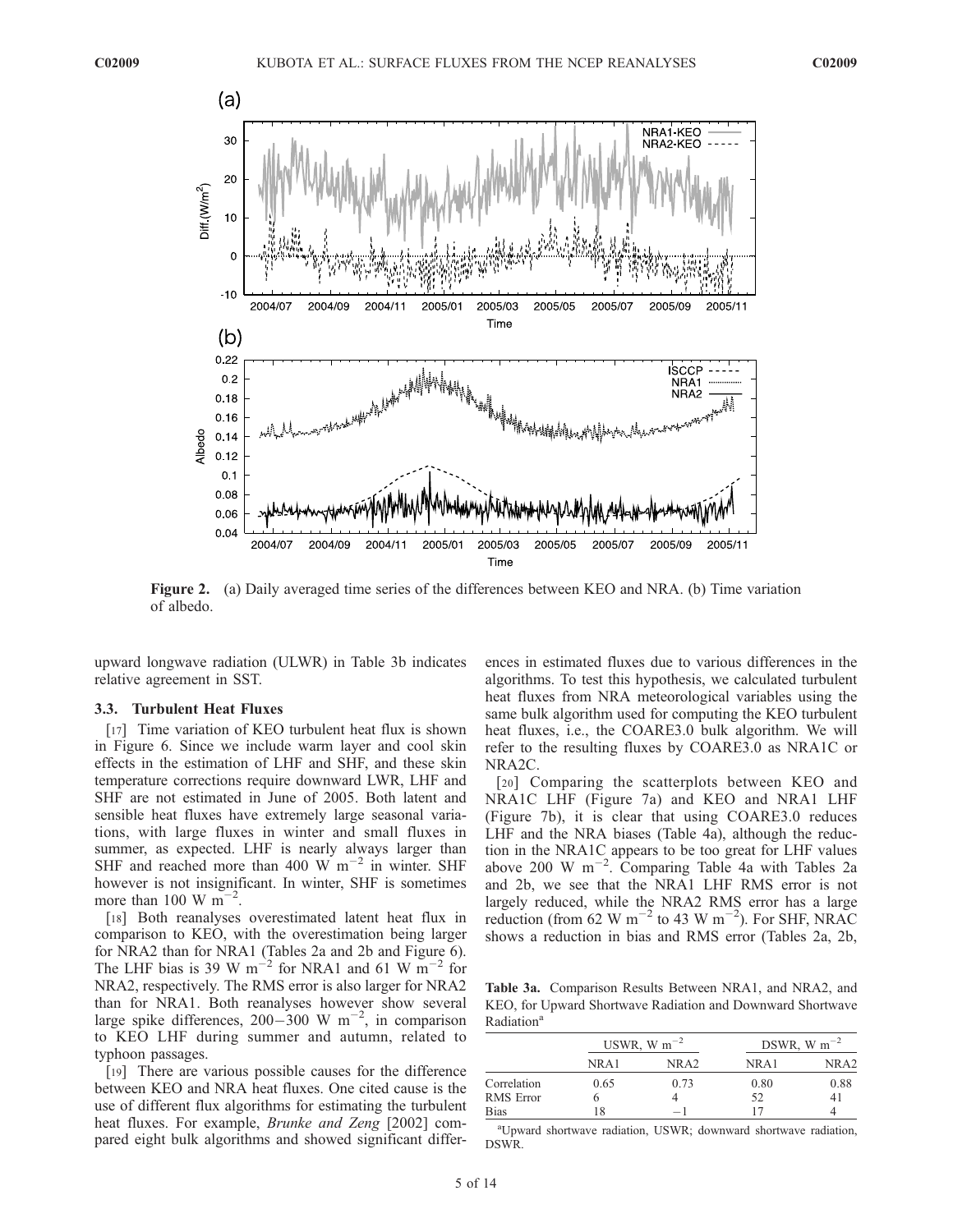

Figure 3. Time series of total cloud content by NRA1 and NRA2. (a) Daily mean data. (b) Lowfrequency data.

4a, and 4b). Comparison between the NRA and NRAC fluxes is shown in Figure 7c and Table 4b. Although the correlation coefficients are high, the average difference between NRA1 and NRA1C is large and the LHF appears to be quite sensitive to differences in the bulk algorithm. Which algorithm produces a more accurate LHF and SHF is not determined from this analysis and would require comparisons with direct observations, similar to the analysis of Fairall et al. [2003] for the COARE v3 bulk algorithm. Because the COARE v3.0 bulk algorithm is based on more than 5000 direct covariance fluxes collected over the global oceans, we assume that it is the more



Figure 4. Same as Figure 1, except for the net longwave radiation (LWR).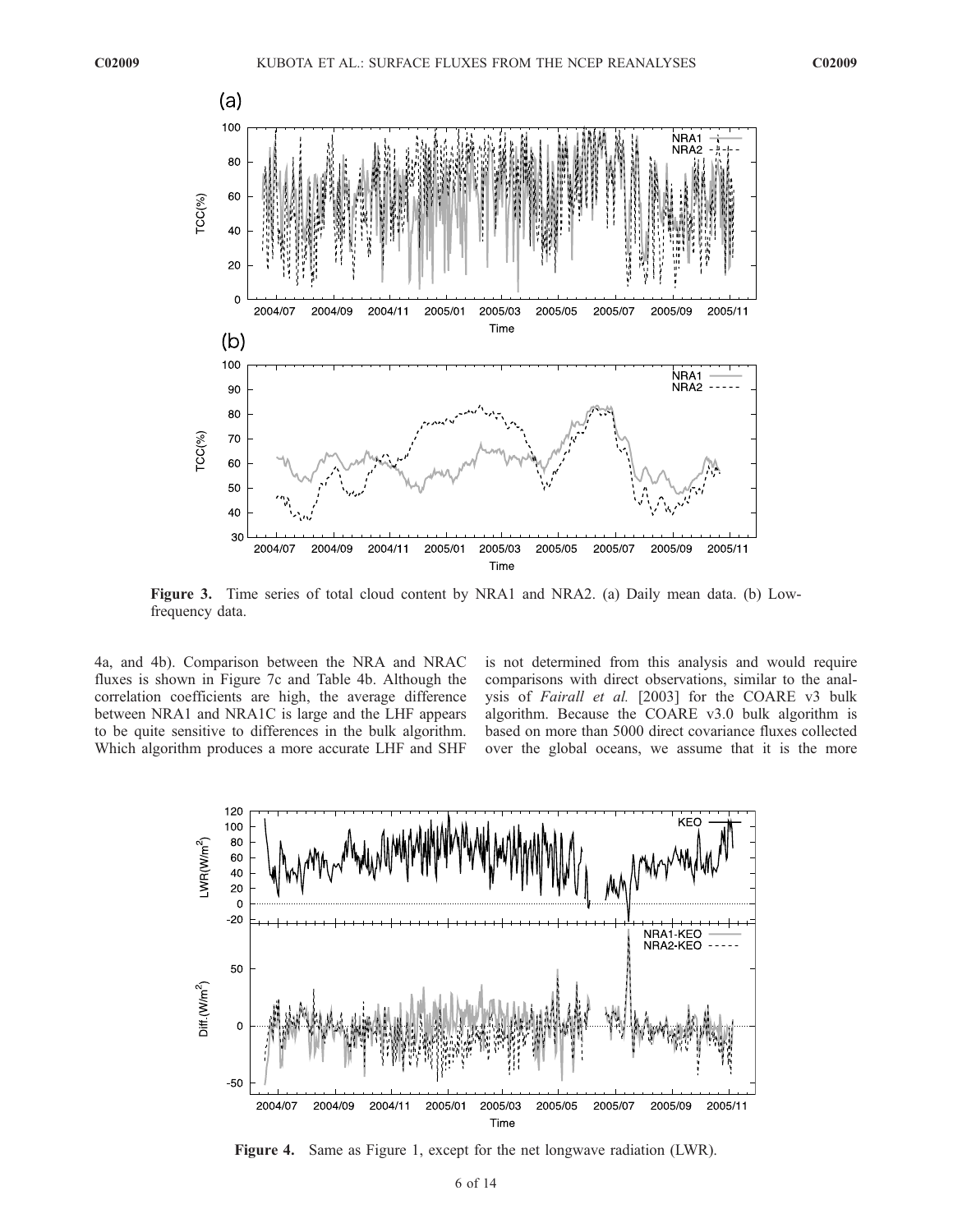Table 3b. Comparison Results Between NRA1 and NRA2, and KEO, for Upward Longwave Radiation and Downward Longwave Radiation<sup>a</sup>

|                  | ULWR, W $m^{-2}$ |      | DLWR, W $m^{-2}$ |      |
|------------------|------------------|------|------------------|------|
|                  | NRA1             | NRA2 | NR A 1           | NRA2 |
| Correlation      | 0.99             | 0.99 | 0.91             | 0.90 |
| <b>RMS</b> Error |                  |      | 15               | 16   |
| <b>Bias</b>      |                  |      |                  |      |

a Upward longwave radiation, ULWR; downward longwave radiation, DLWR.

accurate bulk algorithm as shown by Brunke et al. [2003]. It should be noted, however, that the differences between NRA and NRAC LHF is also partially due to the different meteorological variables used in the estimations. As mentioned earlier, the NRAC LHF is an instantaneous value while NRA LHF is an average value. The results shown here are consistent with the improvement found when the COARE2.6 algorithm was applied to NRA meteorological variables in the Atlantic [Sun et al., 2003] and when the COARE3.0 algorithm was applied to NRA meteorological variables in the tropical Pacific [Jiang et al., 2005]. We conclude that the overestimation of NRA LHF is due largely to the bulk algorithm and is a general feature of the NRA latent heat flux.

[21] In order to identify further causes for the discrepancies in fluxes, we compare meteorological variables observed by KEO with reanalysis. All meteorological data of both reanalyses and KEO sensor were adjusted to a common height using the COARE algorithm. Because the meteorological variable in the reanalysis is not an average value but rather an instantaneous value every 6 hours, we resample KEO data every 6 hours for comparison with the reanalyses' meteorological values.

[22] Figure 8 shows the time variation of each meteorological variable and the difference from KEO data. Since the SST and air temperature variations are quite similar to that of saturated specific humidity (Qs) and specific humidity (Qa), respectively, the temperature comparisons are not shown here. As expected, there exists significant seasonal variability in all variables. While wind speeds are large in winter and small in summer, other variables are vice versa. It should be noted that winds are considerably weaker in summer of 2005 than 2004. Kako and Kubota [2007] point

out that the increase of heat transfer from the atmosphere to the ocean related to the weak winds contribute to the shallow ocean mixed layer in winter of 2005–2006.

[23] As shown in Figure 8a, in comparison to the KEO, NRA1 underestimate wind speeds and NRA2, particularly during winter, overestimate wind speeds. It is interesting that NRA1 overestimates turbulent heat fluxes compared with KEO fluxes in spite of the underestimation of wind speeds (Table 2a). As discussed earlier, this overestimation could be significantly reduced by using the COARE bulk algorithm with the reanalysis meteorological variables. Therefore we surmise that the differences in the algorithm have a larger impact on the flux comparison than the differences in the wind. This will be verify later in this section.

[24] Both Qs and Qa tend to follow temperature, being large in late summer and small in late winter. NRA1 and NRA2 both overestimate in winter and underestimate in summer air and saturated surface specific humidity. Apparently, in this region, NRA1 and NRA2 moisture fields are quite similar. Bond and Cronin [2008] show that during the cool season, prevailing winds at KEO are northerly and are of continental origin, while during the warm season, prevailing winds at KEO are southerly and are of marine origin. The discrepancies in Qa thus could be due to improper boundary layer effects associated with the prevailing winds. Although the differences of saturated specific humidity (Qs) between reanalysis and KEO buoy data are smaller than that of air specific humidity (Qa), the differences of Qs are not negligible. It is interesting that all variables show large differences associated with the Typhoon passages during summer and autumn.

[25] It is difficult to accurately evaluate the contribution of each meteorological variable to the flux error because the bulk formula is nonlinear. Therefore, following *Jiang et al.* [2005] and *Tomita and Kubota* [2006], we use dailyaveraged meteorological variables from the KEO buoy, systematically substituting one component parameter with that from NRA1 and NRA2 (these data sets are hereafter referred to as substitute data sets). The three substitute data sets are listed in Tables 5a and 5b and the fluxes computed from the daily-mean KEO meteorological variables are the reference time series. Figure 9 shows the scatterplots of the relation between KEO reference LHF and each substitute data set for NRA1.



Figure 5. Time variation of the differences of downward longwave radiation (DLWR) between NRA and KEO.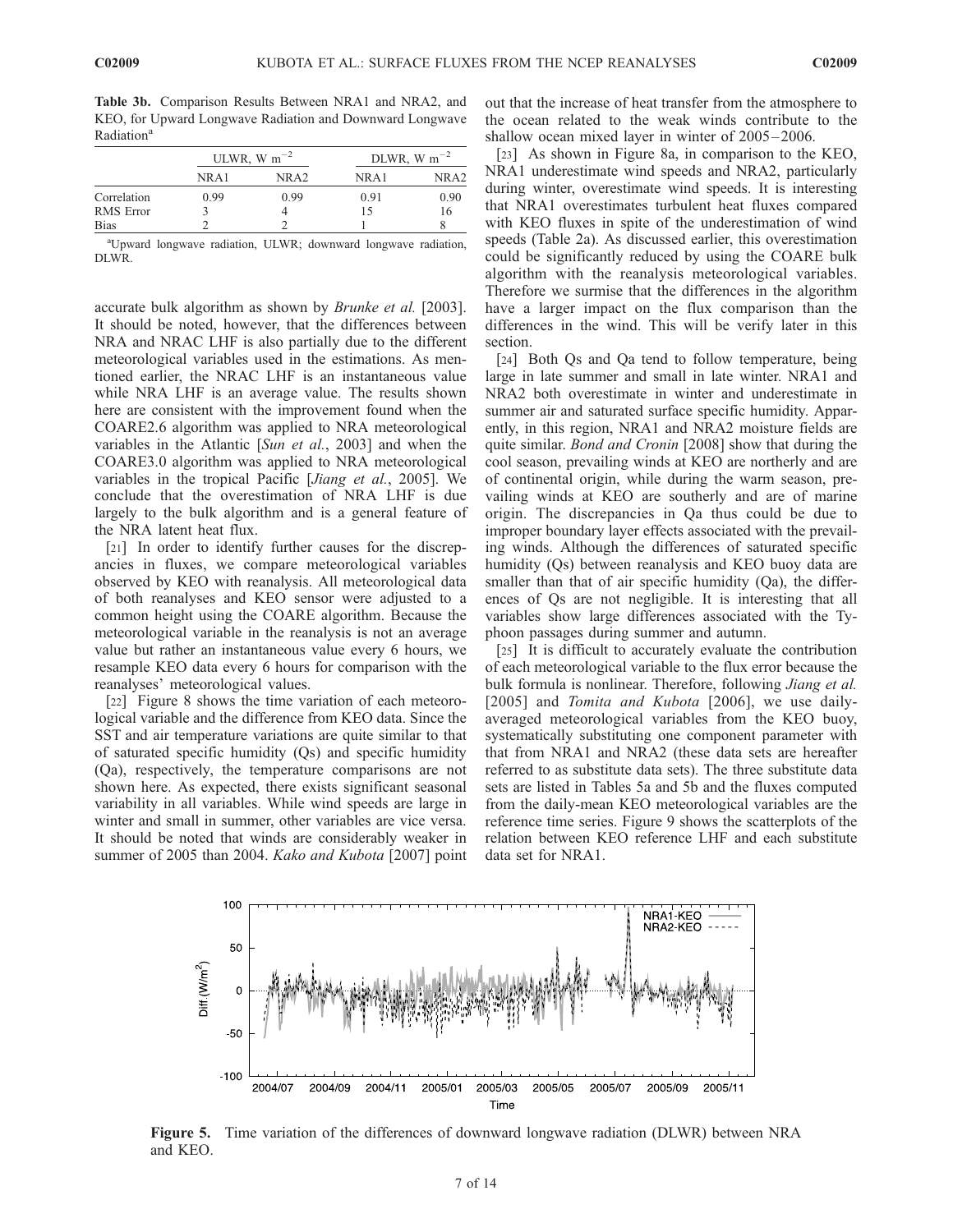

Figure 6. Same as Figure 1, except for (a) latent heat flux (LHF) and (b) sensible heat flux (SHF).

[26] As shown in Tables 5a and 5b and Figure 10, of all the variables, Qa contributes the largest error to the turbulent heat flux, consistent with the results found by Sun et al. [2003], Jiang et al. [2005], and Tomita and Kubota [2006]. For NRA1, errors in Qa contribute 42 W  $\text{m}^{-2}$  to the RMS error in LHF. Owing to the seasonal errors in Qa, NRA1 Qa overestimates LHF in the lower flux regime and underestimates LHF in the higher flux regime as shown in Figure 9. Although Qa contributes the most to the bias in the turbulent heat flux, it is small compared with the bias caused by the algorithm errors as shown earlier.

[27] The error of NRA LHF also depends to a lesser extent upon errors in wind speed and sea surface temperature. NRA1 wind speeds contribute to the LHF scatter in the higher flux regime. The overestimation due to NRA2 wind speeds is extremely large for LHF in excess of 200 W  $\text{m}^{-2}$ (not shown here). Alternatively, the buoy wind speed corrected to 10 m might be underestimated during highwind events owing to the influence of waves on the surface wind profile [*Large et al.*, 1995]. Further work is necessary to understand and improve the accuracy of wind stress and flux calculations in high-wind, high-wave regimes.

[28] The biases due to Os and WS, although smaller than that due to Qa, are still relatively large, particularly for NRA2 (Tables 5a and 5b). The original temporal resolution of SST used in NRA is weekly and quite low, relative to other newly available global SST data sets, for example, The Center for Atmospheric and Oceanic Studies (CAOS) SST and the Microwave Optimum Interpolation (MWOI) SST [Iwasaki et al., 2008]. CAOS is provided by Tohoku University and MWOI is provided by Remote Sensing Systems (RSS). Therefore, to evaluate the sensitivity of latent heat flux to the assimilated SST field, we estimated LHF and SHF by using Microwave Optimum Interpolation (MWOI) SST instead of NRA1 SST. As shown in Figure 10, the resulting LHF compares much more favorably with the KEO LHF.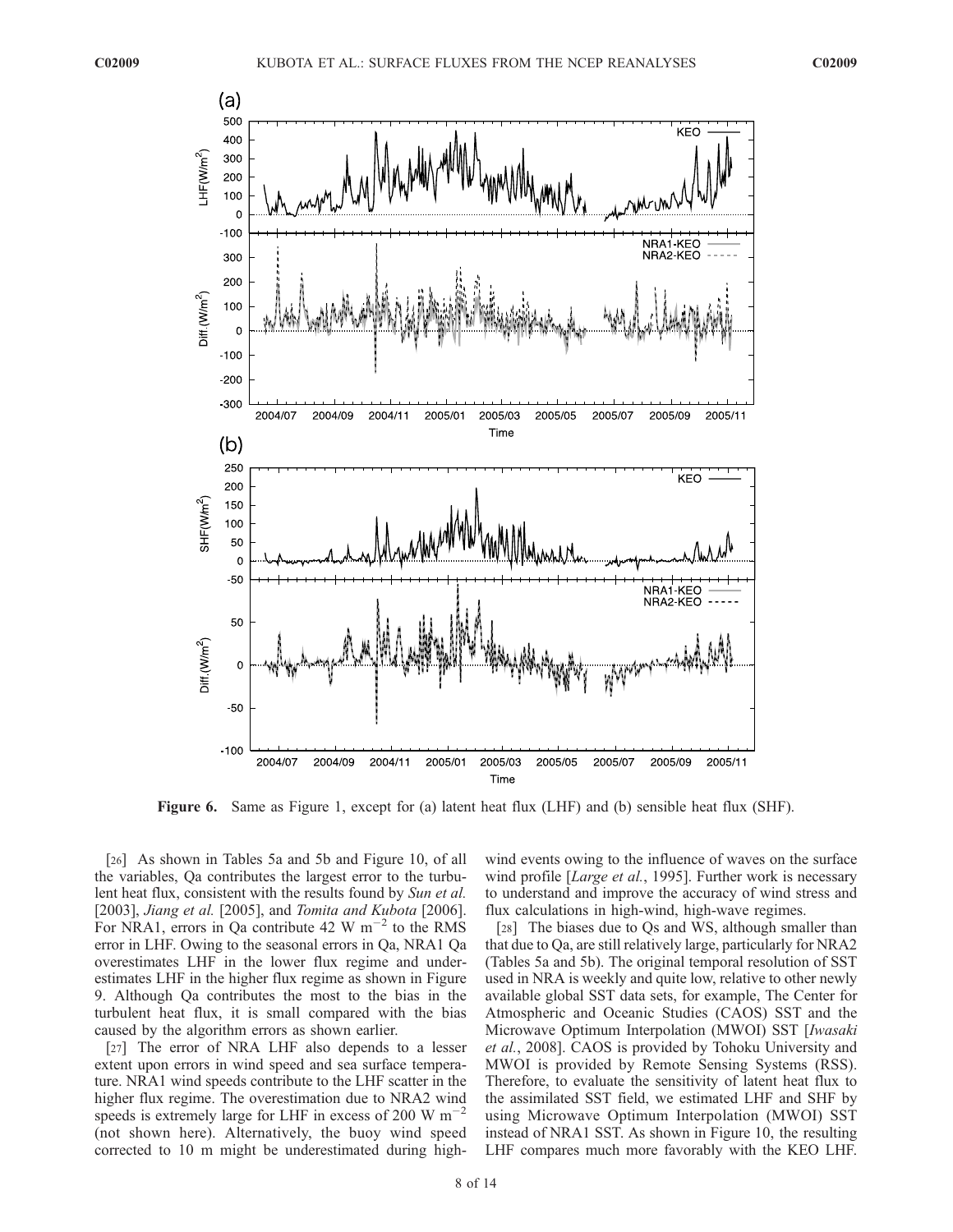

Figure 7. Scatterplots of latent heat flux (LHF) estimated by using meteorological variables. (a) KEO-NRA1, (b) KEO-NRA1C, and (c) NRA1-NRA1C.

This suggests that both reanalyses could be improved by assimilating better SST data.

## 3.4. Total Heat Flux

[29] Figure 11 shows time variation of total heat flux observed by KEO buoy and the difference between KEO and reanalysis total heat flux. Heat transfer from the ocean to the atmosphere occurs roughly from October to May. Clearly a huge amount of heat energy is released from the ocean to the atmosphere. In particular, the heat transfer reaches to more than 500 W  $\text{m}^{-2}$  in winter, while the heat gain in summer is at most 200 W  $m^{-2}$ . The differences in the total heat flux were relatively large throughout the record, except during spring 2005, when the net surface heat flux was also small. The large differences in winter are

Table 4a. Statistics for Turbulent Heat Flux Component for KEO-NRA1C and KEO-NRA2C

Latent Heat Flux, W m<sup>-</sup> Sensible Heat Flux, W  $m^{-2}$ KEO-NRA1C KEO-NRA2C KEO-NRA1C KEO-NRA2C Porrelation 0.91 0.91 0.92 0.93<br>
RMS Error 43 43 13 15 RMS Error 43 43 13 15<br>
Bias  $-11$  13  $-3$   $-3$ Bias  $-11$  13  $-3$   $-3$ 

due to the large differences of LHF and SHF shown in Figures 6 and 7, while those in summer are due to the large differences in SWR shown in Figure 1, rather than LHF and SHF. As shown in Tables 2a and 2b, the bias of THF strongly depends on that of LHF, while the RMS error of THF is related to both SWR and LHF. Recently, Kako and Kubota [2007] pointed out the importance of preconditioning for the formation of ocean mixed layer in winter in the Kuroshio/Oyashio Extension region. Therefore it is crucial to obtain accurate heat transfer not only for winter but also in summer to understand the formation mechanism of ocean mixed layer and Subtropical Mode Water.

[30] Since the differences between KEO and reanalysis THF are mostly positive, both of the reanalyses overesti-

Table 4b. Statistics for Turbulent Heat Flux Component for NRA1-NRA1C and NRA2-NRA2C

|                    |                  | Latent Heat<br>Flux, W $m^{-2}$ | Sensible Heat<br>Flux, W m <sup><math>-2</math></sup> |                               |  |
|--------------------|------------------|---------------------------------|-------------------------------------------------------|-------------------------------|--|
|                    | $NRA1-$<br>NRA1C | $NRA2-$<br>NRA <sub>2</sub> C   | $NRA1-$<br>NRA1C                                      | $NRA2-$<br>NRA <sub>2</sub> C |  |
| Correlation        | 0.97             | 0.98                            | 0.98                                                  | 0.99                          |  |
| RMS Difference     | 46               | 44                              | 15                                                    | 14                            |  |
| Average Difference | 54               | 50                              |                                                       |                               |  |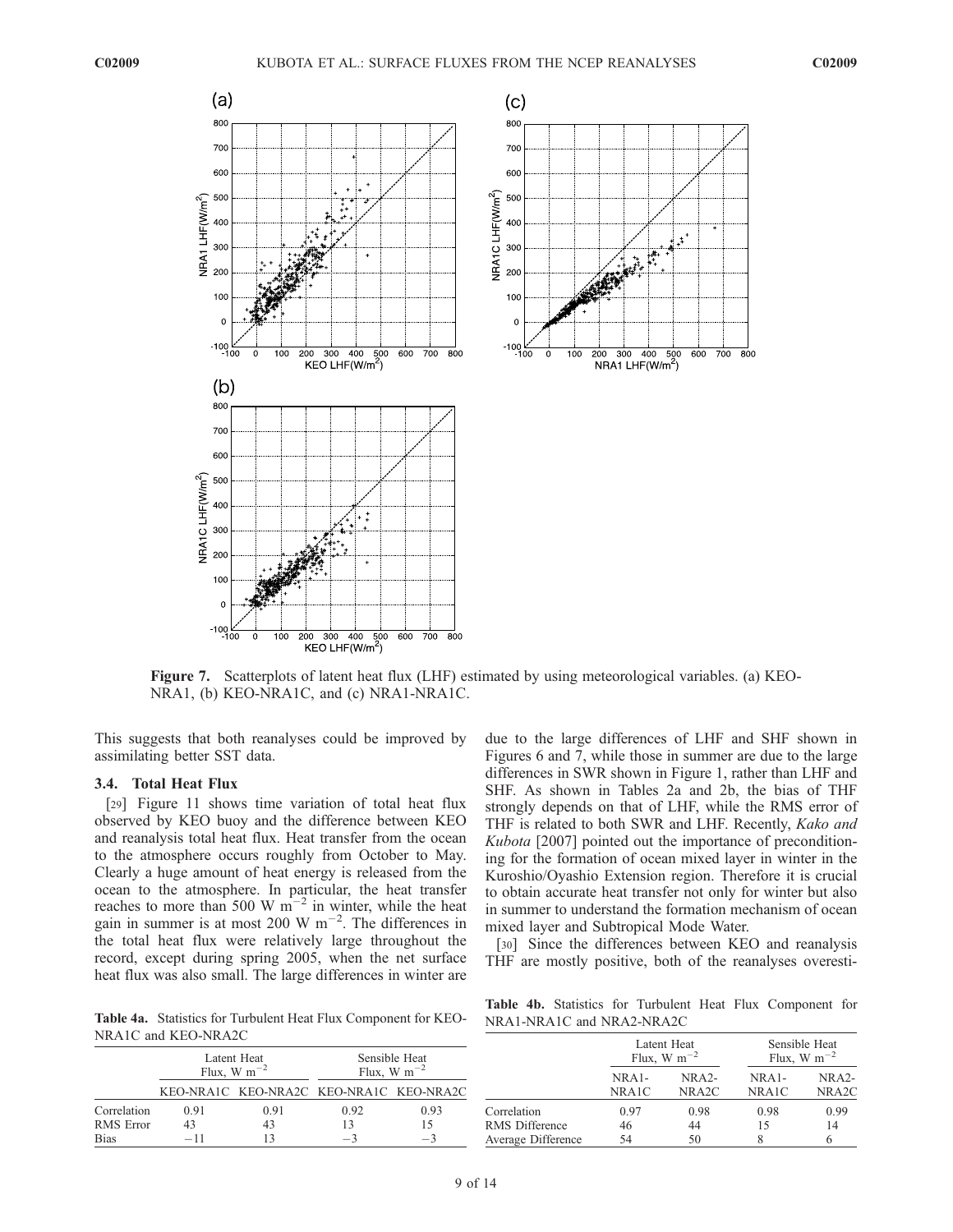

Figure 8. Same as Figure 1, except for (a) wind speed, (b) saturated specific humidity, and (c) specific humidity.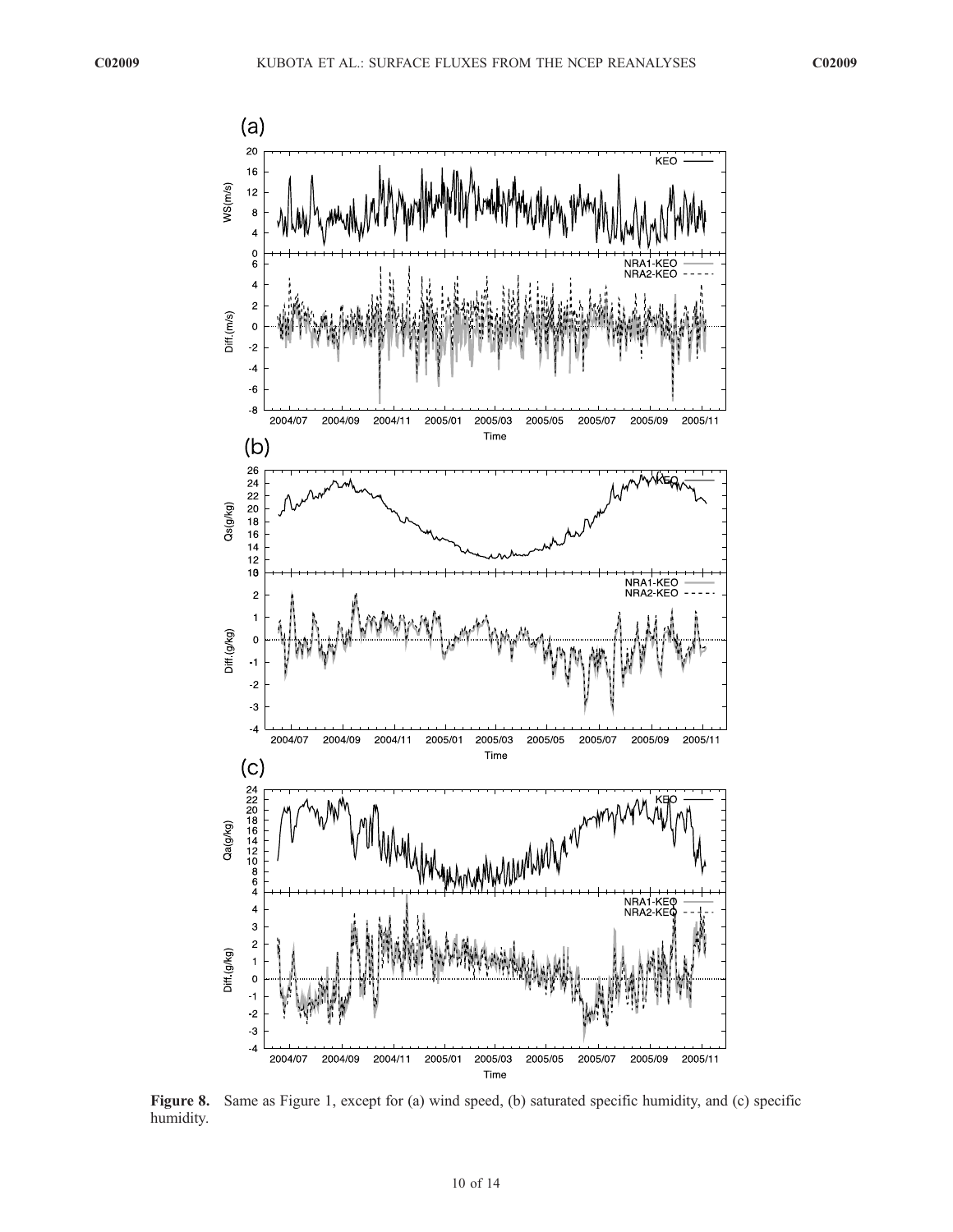| Data Set     | Wind Speed | Sea surface Temperature | Specific Humidity | Correlation | RMS Error | <b>Bias</b> |
|--------------|------------|-------------------------|-------------------|-------------|-----------|-------------|
| Substitute 1 | NRA1(NRA2) | KEO                     | KEO               | 0.96(0.96)  | 31(38)    | $-5(18)$    |
| Substitute 2 | KEO        | NRA1(NRA2)              | KEO               | 0.98(0.98)  | 23(24)    | 9(14)       |
| Substitute 3 | KEO        | KEO                     | NRA1 (NRA2)       | 0.95(0.95)  | 41(40)    | $-24(-24)$  |

Table 5a. Substituted Data Sets of NRA1 (NRA2) LHF and the Statistics Between KEO Buoy and Each Substituted Data Set for Latent Heat Flux<sup>a</sup>

<sup>a</sup>Units are W m<sup>-2</sup>, except correlation.

mate the heat transfer from the ocean to the atmosphere. If reanalysis heat flux is used for driving a numerical ocean general circulation model, the resulting ocean would be too cool, unless other processes such as advection or mixing had compensating errors. This is a serious problem for climate research because of the unrealistic dynamical balance. Of the two reanalyses, NRA1 appears to be slightly better than NRA2, both in terms of the RMS error and the bias (Tables 2a and 2b). As discussed earlier, the large overestimation of LHF by NRA2 compared with NRA1 is due to the larger NRA2 wind speeds shown in Table 5a.

### 4. Conclusions and Discussions

[31] In this study we have compared the NRA surface heat flux with heat flux from the new OceanSITES time series reference site surface buoy, KEO, in the Kuroshio Extension recirculation gyre. KEO is operated by NOAA Pacific Marine Environmental Laboratory and is based upon TAO buoy technology modified for the harsh conditions of this region. However, unlike buoys from the TAO/Triangle Trans-Ocean Buoy Network (TRITON) array, data from KEO have not been assimilated into reanalysis products. Tomita and Kubota [2006] point out that the ERA40 distribution of specific humidity values strongly depends upon the location of the TAO/TRITON buoys. Therefore assessment based upon these nonindependent data will underestimate the true biases and errors in the reanalysis. The KEO buoy, however, provides independent data for assessing NRA1 and NRA2 surface heat fluxes.

[32] Shore-based studies and comparisons with shipbased measurements indicate that the TAO buoys can measure turbulent heat fluxes to within 10 W  $\text{m}^{-2}$  and total surface heat fluxes to within 10 W  $m^{-2}$  if averaged over several days [Payne et al., 2002; Cronin et al., 2006a]. On the other hand, the present study indicates that KEO buoys can measure LHF to within  $15 \text{ W m}^{-2}$ . The difference might be related to the large amplitude and the large variability of LHF in the Kuroshio Extension region compared with tropical region. Although the measurement error about relative humidity largely contributes to the total measurement error, more than 90%, the large amplitude and the large variability of LHF are mainly caused by those of wind speeds in this region because LHF is proportional to

the product of wind speed and humidity difference in a bulk formula.

[33] The overestimation by NRA1 flux has been pointed out by Moore and Renfrew [2002] for western boundary regions, by Josey [2001] for the subduction region of the Northeast Atlantic, by Jiang et al. [2005] for the tropical Pacific, by Cronin et al. [2006a] for the far-eastern tropical Pacific and by Tomita and Kubota [2006] for the tropical Pacific and around Japan. The values obtained in this study are considerably larger than those obtained by previous studies. The results suggest that the differences are likely due in part to the buoy location. Because a huge surface heat flux is transferred from the ocean to the atmosphere in the Kuroshio and Kuroshio Extension region, it is perhaps not surprising that the bias and RMS error are large compared with other regions. The KEO buoy is clearly a critical site for monitoring and understanding the global climate system. It should also be pointed out that the large bias and RMS error of NRA flux might be due to the fact that NRA flux are completely independent of the KEO buoy data. Although reanalyses can be improved by assimilating large networks of data, it is important to maintain independent in situ surface flux data as well for validation purposes. The RMS errors and bias for total heat flux are quite large, about 80 W m<sup>-2</sup> and 50 W m<sup>-2</sup>, respectively. The large bias is related to LHF, while the large RMS error is related to both LHF and SWR.

[34] The accuracy of the KEO measurements was also assessed by adding measurement errors to observed state variables. After adding the error value to the observed state variable value, we estimate the impact of each parameter on the error statistics of LHF and SHF. The measurement errors of LHF and SHF are likely to be an overestimation because of stronger winds and large variability of state variables presumably. However, the measurement errors are considerably smaller than the differences of turbulent heat fluxes between KEO and reanalysis. Therefore it is concluded that in situ measurements are important as ground-truth measurements.

[35] We investigated two possible causes of errors for turbulent heat fluxes: the bulk algorithm and the meteorological variables. The bulk algorithm has substantial influence on the bias, while the errors in the state variables mainly affect the RMS errors. If we use COARE 3.0

Table 5b. Substituted Data Sets of NRA1 (NRA2) LHF and the Statistics Between KEO Buoy and Each Substituted Data Set for Sensible Heat Flux<sup>a</sup>

| Data Set     | Wind Speed  | Sea surface Temperature | Air Temperature | Correlation | RMS Error | Bias     |
|--------------|-------------|-------------------------|-----------------|-------------|-----------|----------|
| Substitute 1 | NRA1 (NRA2) | KEO                     | KEO             | 0.98(0.98)  | 8(9)      | $-2(3)$  |
| Substitute 2 | KEO         | NRA1 (NRA2)             | KEO             | 0.98(0.98)  | 8(9)      | 2(4)     |
| Substitute 3 | KEO         | KEO                     | NRA1(NRA2)      | 0.96(0.96)  | 11(11)    | $-2(-8)$ |

<sup>a</sup>Units are W m<sup>-2</sup>, except correlation.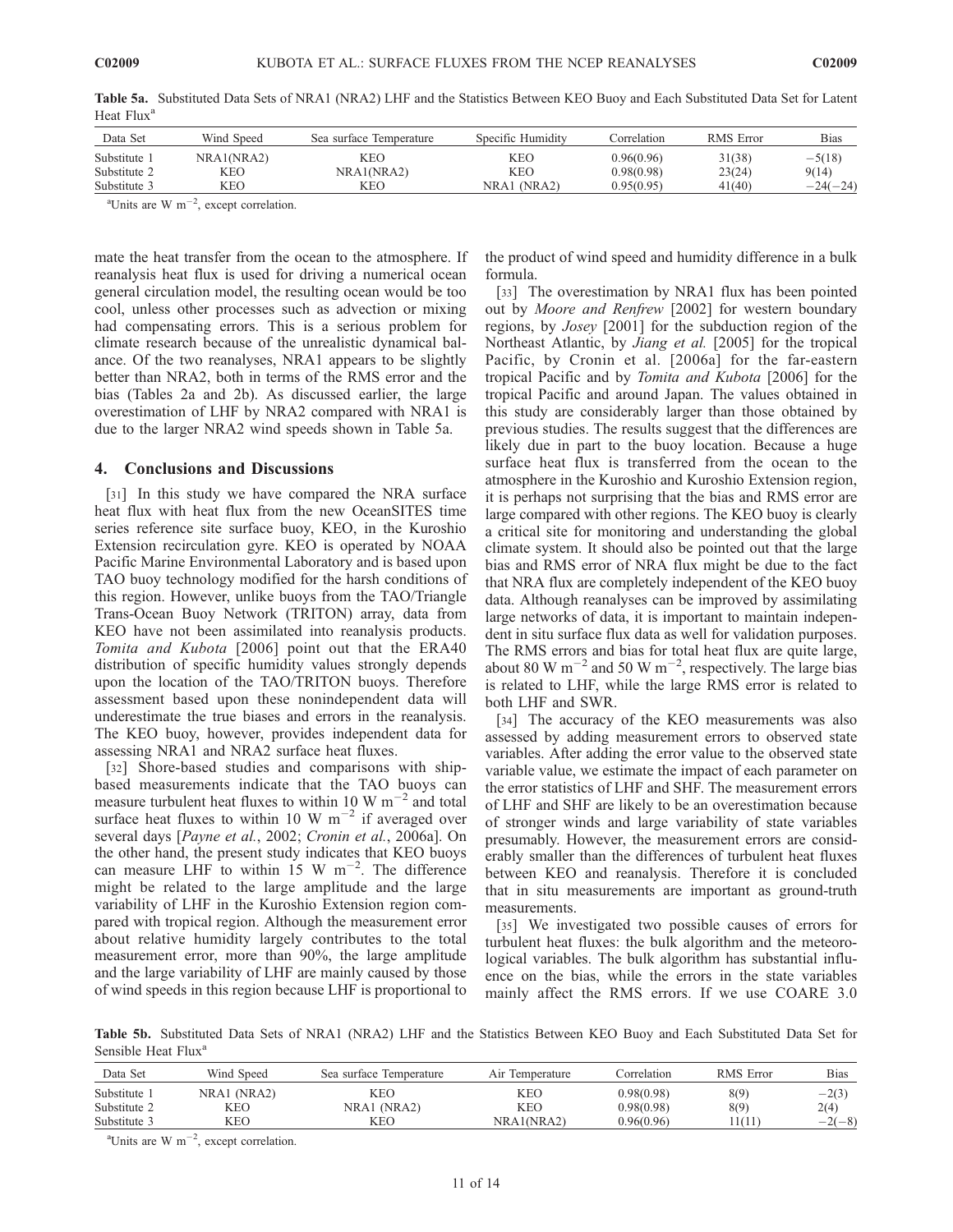

Figure 9. Same as Figure 7, except between KEO latent heat flux and (a) substitute 1, (b) substitute 2, and (c) substitute 3.

algorithm, the bias decreased by about 50 W  $\text{m}^{-2}$ , with little change in the RMS error. A bias of 50 W  $m^{-2}$  over the course of 2 months, corresponds to a temperature bias of 1.2°C for a 50-m-thick layer. For both NRA1 and NRA2 LHF, a specific humidity error is most critical for the RMS error and also contributes to the bias. Since the NRA humidity tended to be too low during the warm season when prevailing winds at KEO were southerly and of

marine origin, and tended to be too high during the cool season when prevailing winds at KEO were northerly and of continental origin [Bond and Cronin, 2008], the NRA humidity might be improved through better numerical representation of boundary layer processes associated with the prevailing winds. For NRA2 LHF, wind speed discrepancies also contribute to large RMS difference and bias. During high-wind events, large waves can develop that may



Figure 10. Time variation of the differences between KEO and NRA1 latent heat flux, and KEO and latent heat flux (LHF) estimated using MWOI sea surface temperature (SST).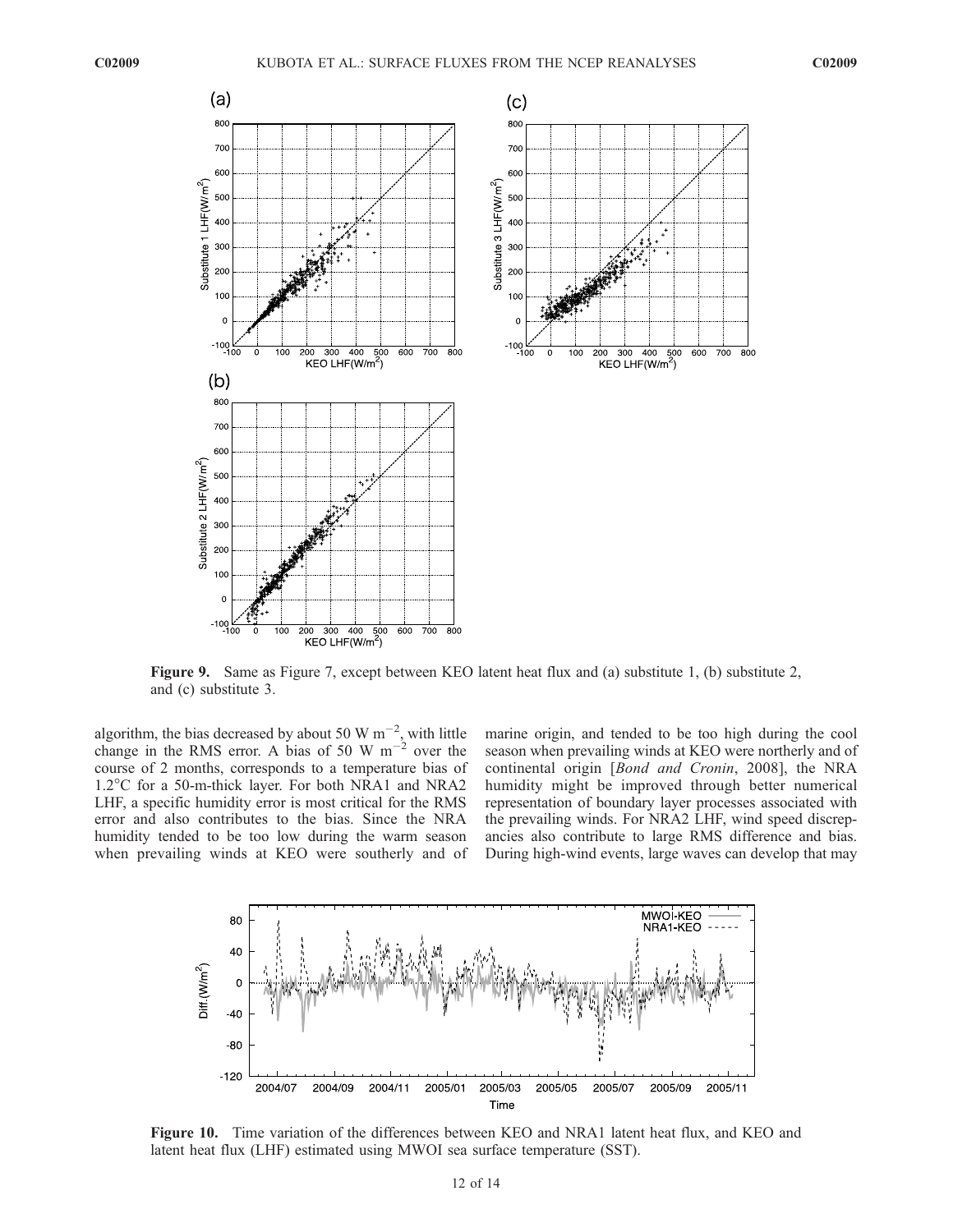

Figure 11. Same as Figure 1, except total heat flux.

distort the wind profile [Large et al., 1995]. If this effect is not accounted for, buoy winds corrected to 10 m height could be biased low. Further work is necessary to understand and improve the accuracy of wind stress and heat flux calculations in high-wind, high-wave regimes. For both NRA1 and NRA2, the turbulent heat fluxes would be improved through assimilation of microwave SST product.

[36] As Moore and Renfrew [2002] pointed out the accuracy of the LHF estimation in Kuroshio and Kuroshio Extension regions could be greatly improved through use of a more appropriate bulk algorithm. Although the COARE bulk algorithm used with the KEO buoy data is based upon more than 5000 direct covariance fluxes collected over the global oceans, more high-quality direct flux measurements from research ships in the Kuroshio Extension region are justified. Finally, we plan to expand this study to include not only other reanalyses, such as ERA40 and the Japanese Reanalysis Project (JRA25) [Onogi et al., 2007], but also satellite products such as J-OFURO in the future.

[37] **Acknowledgments.** This research was partly supported by Japan Aerospace Exploration Agency and the Category 7 of MEXT RR2002 Project for Sustainable Coexistence of Human, Nature and the Earth. The KEO buoy was supported by the NOAA Ocean Climate Observations Program. The authors express their deep gratitude to the Kuroshio Extension System Study (KESS) for providing ship time to deploy and turn around the mooring in June 2004, May 2005, and May 2006, and to H. Ichikawa (JAMSTEC) for rescuing the drifting KEO buoy in November 2006. The authors would also like to thank W. Ebisuzaki for his valuable information about NRA products. PMEL contribution 2934.

#### References

- Bond, N. A., and M. F. Cronin (2008), Regional weather patterns during anomalous air-sea fluxes at the Kuroshio Extension Observatory (KEO), J. Clim., in press.
- Bonjean, F., and G. S. E. Lagerloef (2002), Diagnostic model and analysis of the surface currents in the tropical Pacific Ocean, J. Phys. Oceanogr., 32, 2938 – 2954.
- Brunke, M. A., and X. Zeng (2002), Uncertainties in sea surface turbulent flux algorithms and data sets, J. Geophys. Res., 107(C10), 3141, doi:10.1029/2001JC000992.
- Brunke, M. A., C. W. Fairall, X. Zeng, L. Eymard, and J. A. Curry (2003), Which bulk aerodynamic algorithms are least problematic in coupled ocean surface turbulent fluxes?, J. Clim., 16, 619 – 634.
- Chou, S. H., E. Nelkin, J. Ardizzone, R. M. Atlas, and C. L. Shie (2003), Surface turbulent heat and momentum fluxes over global oceans based on the Goddard Satellite retrievals, version 2 (GSSTF2), J. Clim., 16, 3256 – 3273.
- Cronin, M. F., C. W. Fairall, and M. J. McPhaden (2006a), An assessment of buoy-derived and NWP surface heat fluxes in the tropical Pacific, J. Geophys. Res., 111, C06038, doi:10.1029/2005JC003324.
- Cronin, M. F., N. A. Bond, C. W. Fairall, and R. A. Weller (2006b), Surface cloud forcing in the east Pacific stratus deck/cold tongue/ITCZ complex, J. Clim., 19, 392 – 409.
- da Silva, A., C. C. Young, and S. Levitus (1994), Atlas of Surface Marine Data 1994, vol. 1, Algorithms and Procedures, NOAA Atlas NESDIS 6, 83 pp., NOAA, Silver Spring, Md.
- Fairall, C. W., E. F. Bradley, J. E. Hare, A. A. Grachev, and J. B. Edson (2003), Bulk parameterization of air-sea fluxes: Updates and verification for the COARE algorithm, *J. Clim.*,  $16$ ,  $571-591$ .
- Freitag, H. P., T. A. Sawatzky, K. B. Ronnholm, and M. J. McPhaden (2005), Calibration procedures and instrumental accuracy estimates of next generation ATLAS water temperature and pressure measurements, NOAA Tech. Memo. OAR PMEL-128, 22 pp., Pac. Mar. Environ. Lab., NOAA, Seattle, Wash.
- Iwasaki, S., M. Kubota, and H. Tomita (2008), Inter-comparison and evaluation of global sea surface temperature products, Int. J. Remote Sens., in press.
- Jiang, C. L., M. F. Cronin, K. A. Kelly, and L. Thompson (2005), Evaluation of a hybrid satellite- and NWP-based turbulent heat flux product using Tropical Atmosphere-Ocean (TAO) buoys, J. Geophys. Res., 110, C09007, doi:10.1029/2004JC002824.
- Josey, S. A. (2001), A comparison of ECMWF, NCEP-NCAR, and SOC surface heat fluxes with moored buoy measurements in the subduction region of the northeast Atlantic, J. Clim., 14, 1780-1789.
- Kako, S., and M. Kubota (2007), Variability of mixed layer depth in the Kuroshio/Oyashio Extension region: 2005 – 2006, Geophys. Res. Lett., 34, L11612, doi:10.1029/2007GL030362.
- Kalnay, E. M., et al. (1996), The NCEP/NCAR 40-year reanalysis project, Bull. Am. Meteorol. Soc., 77, 437 – 471.
- Kanamitsu, M., W. Ebisuzaki, J. Woollen, P. Potter, and M. Fiorion (2000), An overview of NCEP/DOE reanalysis-2, paper represented at Second WCRP International Conference on Reanalysis, World Meteorol. Org., Reading, U.K.
- Konda, M., N. Imasato, K. Nishi, and T. Toda (1994), Measurement of the sea surface emissivity, J. Oceanogr., 50, 17-30.
- Kubota, M., N. Iwasaka, S. Kizu, M. Konda, and K. Kutsuwada (2002), Japanese Ocean Flux Data Sets with Use of Remote Sensing Observations (J-OFURO), J. Oceanogr., 58, 213 – 225.
- Lake, B. J., S. M. Noor, H. P. Freitag, and M. J. McPhaden (2003), Calibration procedures and instrumental accuracy estimates of ATLAS air temperature and relative humidity measurements, NOAA Tech. Memo. OAR PMEL-123, 23 pp., Pac. Mar. Environ. Lab., NOAA, Seattle, Wash.